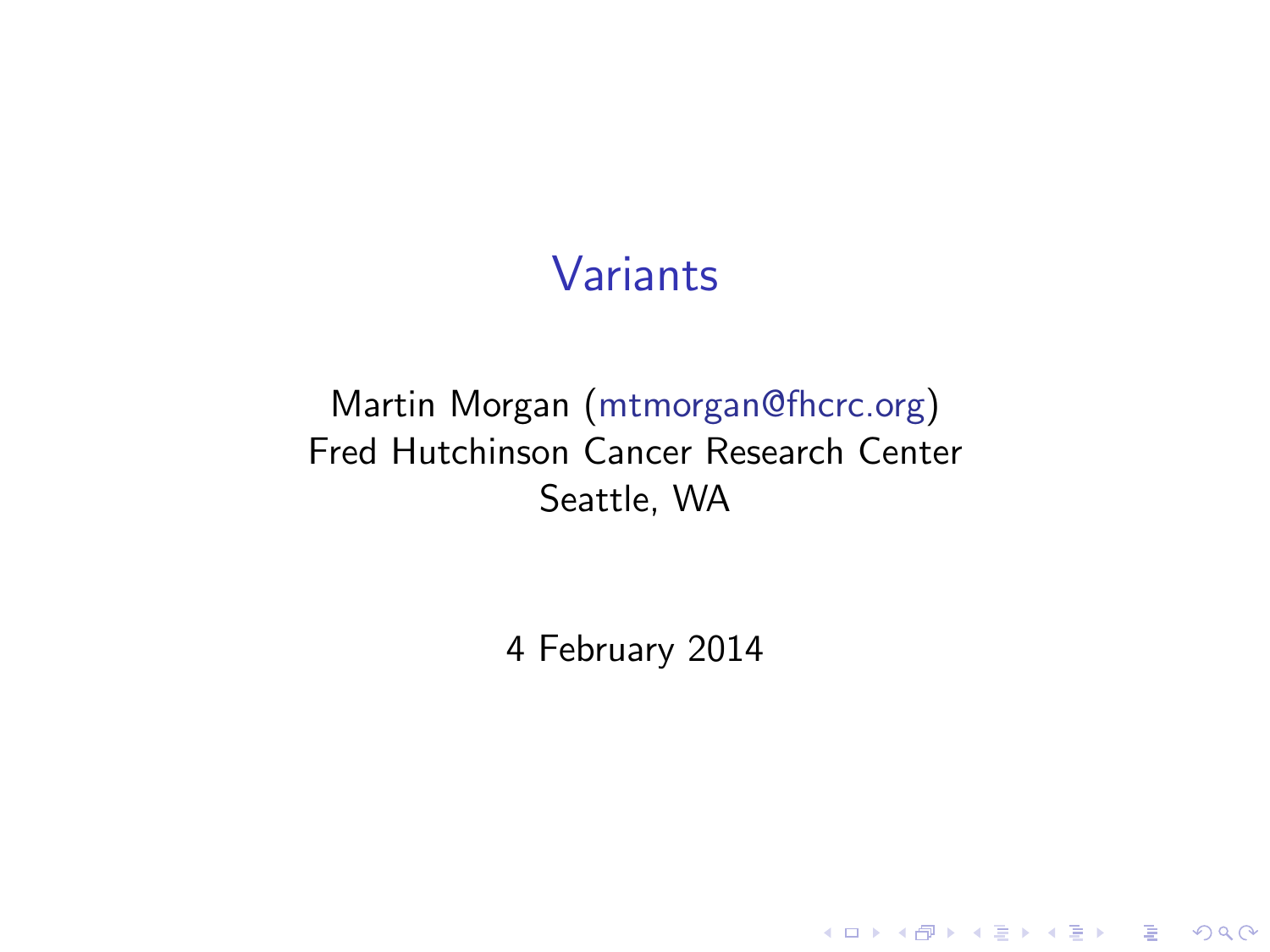#### Work flows

1. Experimental design – tumor / normal pairs; cell lines; ...

**KOD KAD KED KED DRA** 

- 2. Sequencing DNA or Exome
- 3. Alignment & other pre-processing steps
- 4. Variant discovery & preliminary analysis
- 5. Variant evaluation, annotation, biological and experimental context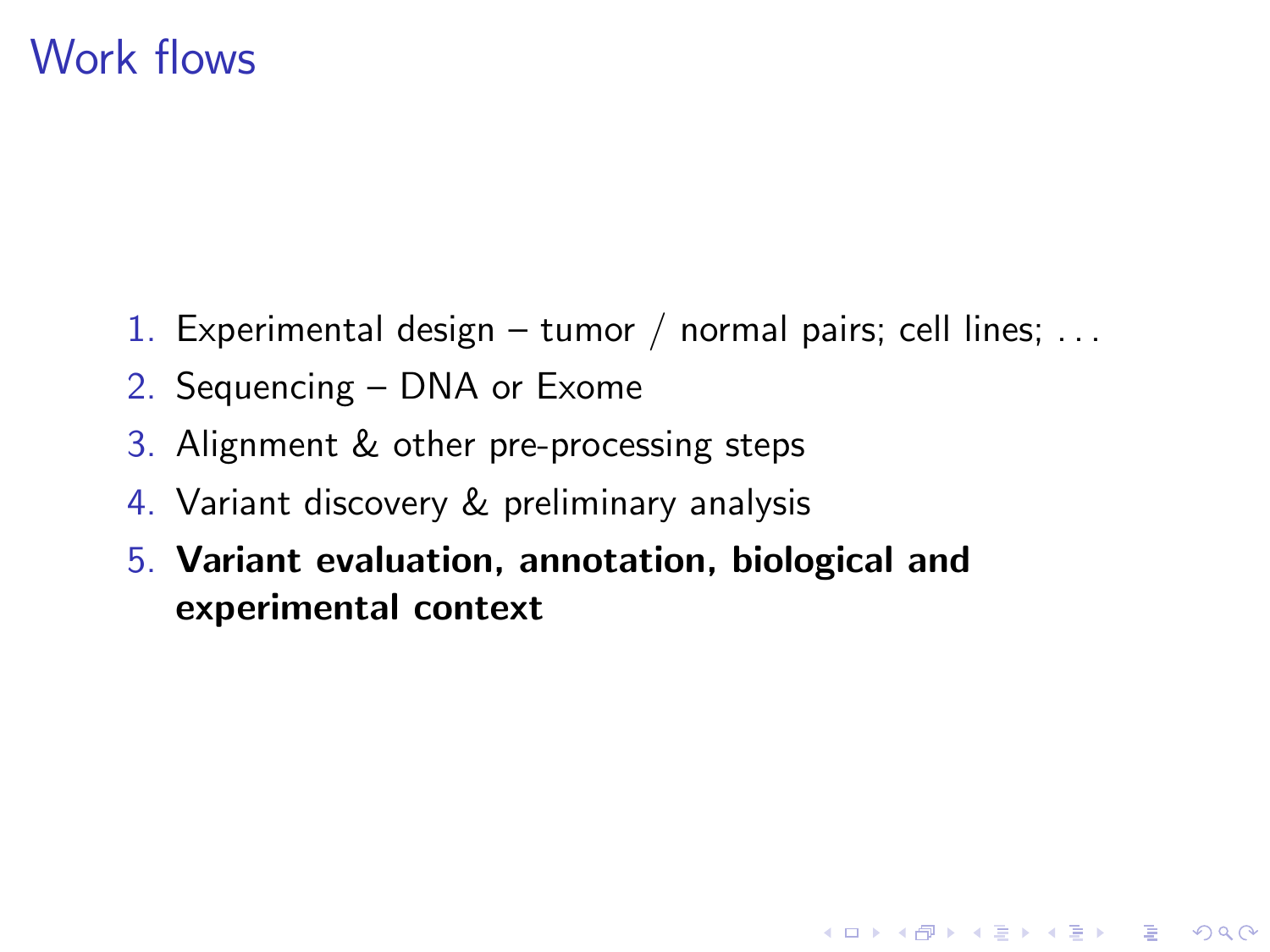

K ロ ▶ K 個 ▶ K 할 ▶ K 할 ▶ 이 할 → 9 Q Q →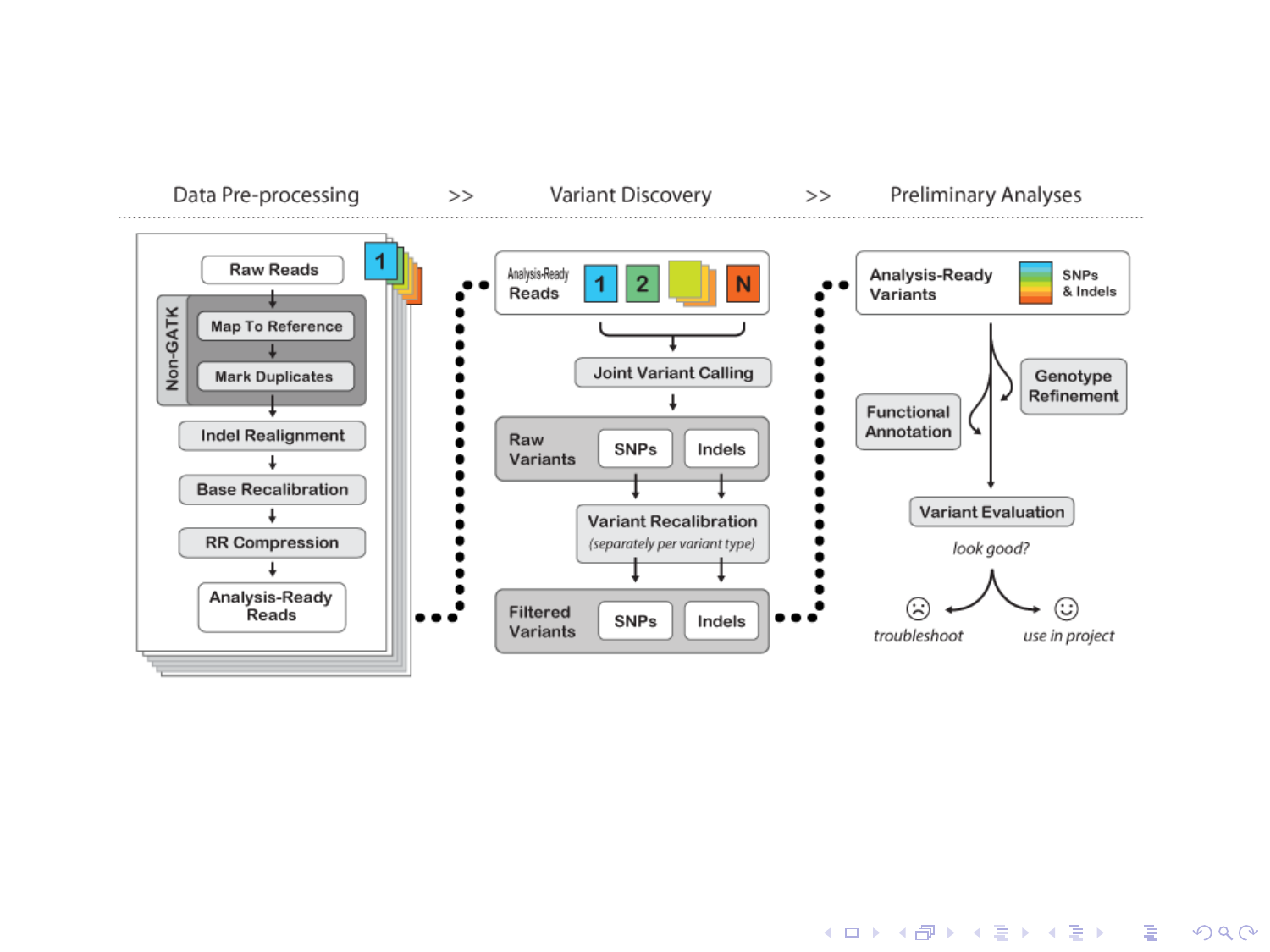# Variant Call Format (VCF) files

#### $\blacktriangleright$  [Specification](https://github.com/samtools/hts-specs)

- $\blacktriangleright$  Header documenting file content
- ▶ CHROMosome, POSition, IDentifier of each variant
- $\triangleright$  REFerence and ALTernate allele sequence.
- $\blacktriangleright$  INFOrmation on variants
- $\triangleright$  FORMAT of sample genotype information, followed by each genotype

K ロ ▶ K 個 ▶ K 할 ▶ K 할 ▶ 이 할 → 9 Q Q →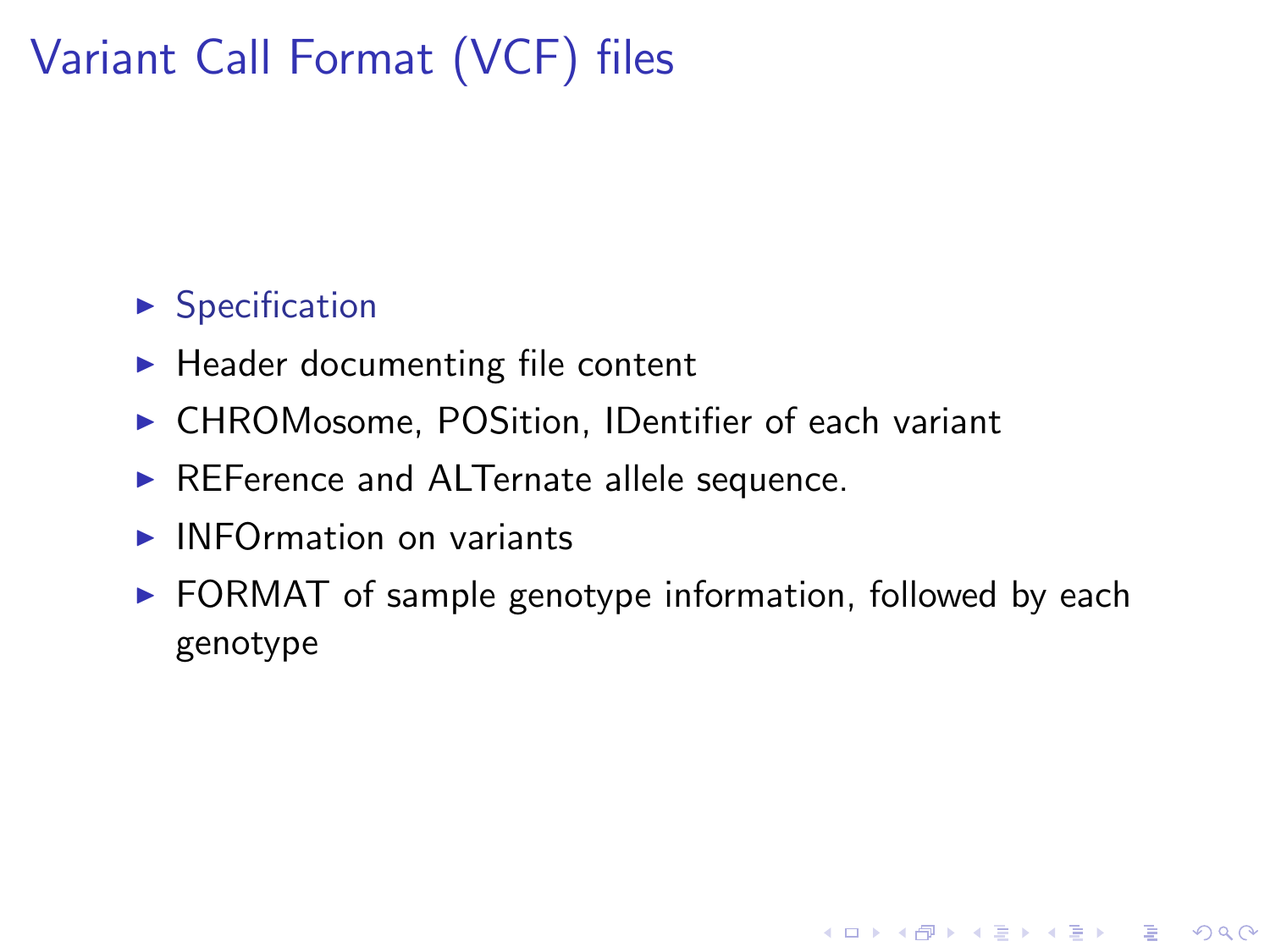### VCF content: location

| #CHROM POS |          | ID                    | REF          | ALT            |    | QUAL FILTER |          |
|------------|----------|-----------------------|--------------|----------------|----|-------------|----------|
| 20         | 14370    | rs6054257 G           |              | A              | 29 | PASS        | $\cdots$ |
| 20         | 17330    |                       | $\mathbf{T}$ | A              | 3  | q10         | $\cdots$ |
| 20         |          | 1110696 rs6040355 A   |              | G.T            | 67 | PASS        | $\cdots$ |
| 20         | 1230237. |                       | T            |                | 47 | PASS        | $\cdots$ |
| 20         |          | 1234567 microsat1 GTC |              | G.GTCT 50 PASS |    |             | $\cdots$ |

KO K K Ø K K E K K E K V K K K K K K K K K K

Lines: good SNP, poor quality SNP, multipe variants, called monomorphic, indel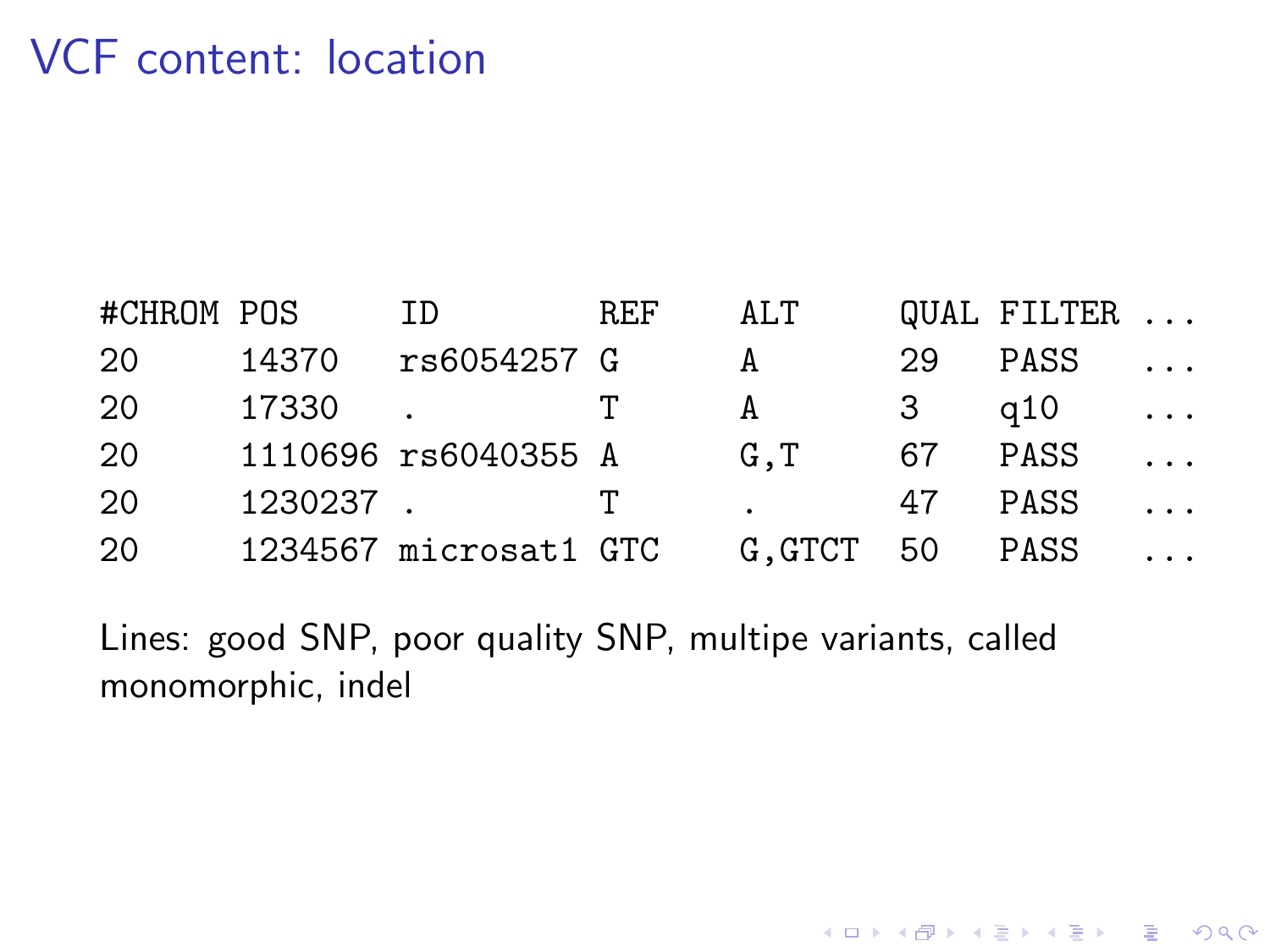# VCF content: variant INFO

| #CHROM POS |       | INFO                                                           | $\cdots$ |
|------------|-------|----------------------------------------------------------------|----------|
| 20         | 14370 | $\ldots$ NS=3;DP=14;AF=0.5;DB;H2                               | $\cdots$ |
| 20         | 17330 | $\ldots$ NS=3:DP=11:AF=0.017                                   | .        |
| 20         |       | $1110696$ $NS=2$ ; $DP=10$ ; $AF=0.333, 0.667$ ; $AA=T$ ; $DB$ |          |
| 20         |       | $1230237$ $NS=3:DP=13;AA=T$                                    | .        |
| 20         |       | $1234567$ $NS=3$ ; $DP=9$ ; $AA=G$                             | .        |

Information supporting the SNP: NS,  $#$  samples with data; DP, total depth; AF, ancestral frequency; DB, dbSNP membership; H2, HapMap 2 membership.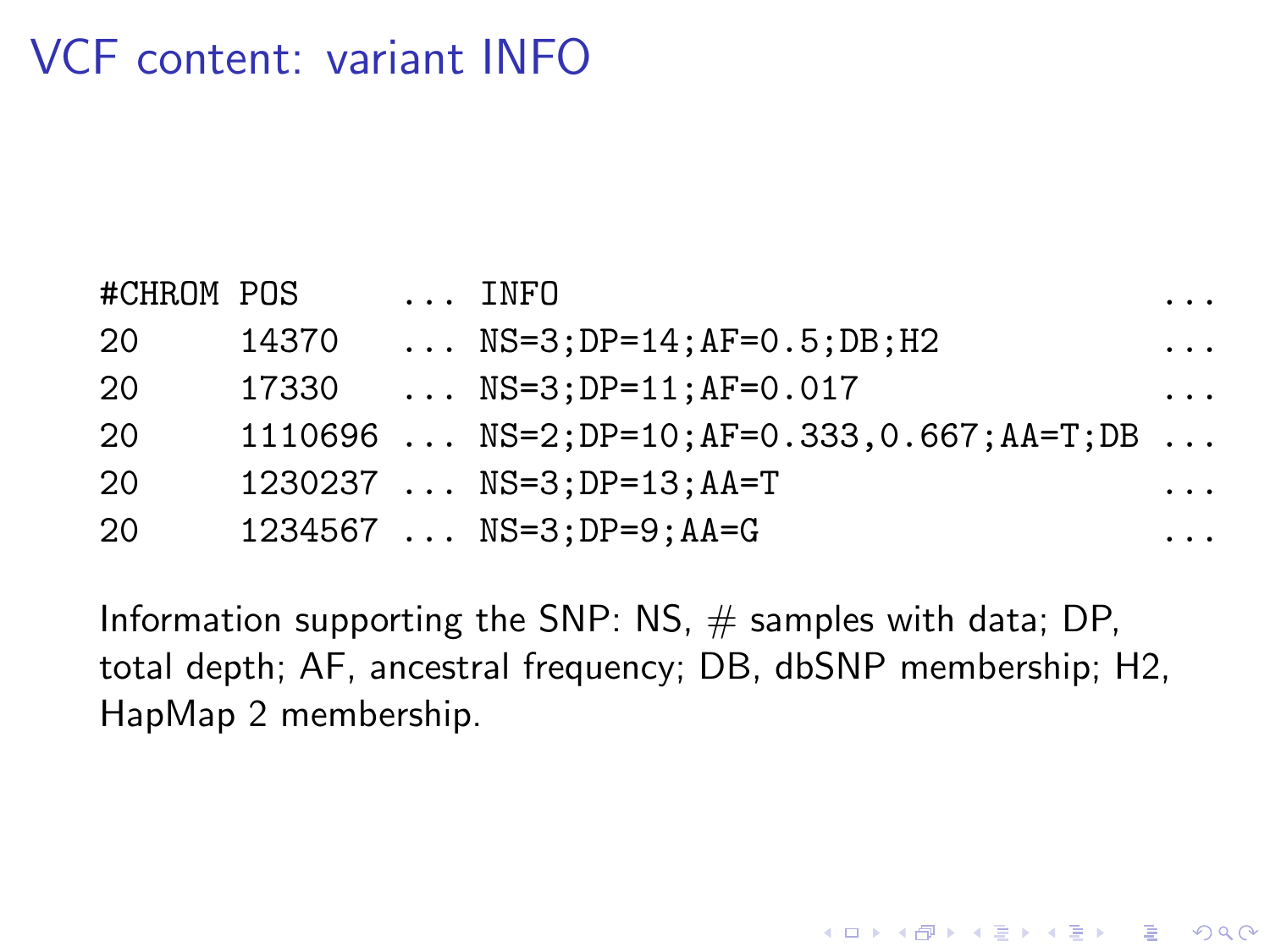#### VCF content: Genotype FORMAT and samples

... POS ... FORMAT NA00001 NA00002  $\ldots$  14370  $\ldots$  GT:GQ:DP:HQ 0|0:48:1:51,51 1|0:48:8:51,51  $\ldots$  17330  $\ldots$  GT:GQ:DP:HQ 0|0:49:3:58,50 0|1:3:5:65,3  $\ldots$  1110696  $\ldots$  GT:GQ:DP:HQ 1|2:21:6:23,27 2|1:2:0:18,2  $\ldots$  1230237  $\ldots$  GT:GQ:DP:HQ 0|0:54:7:56,60 0|0:48:4:51,51  $\ldots$  1234567  $\ldots$  GT:GQ:DP 0/1:35:4 0/2:17:2

Genotype inforamation in three samples. FORMAT specifies the order and type of information: GT, Genotype, '|' phased, vs. '/' unphased; GQ, quality; DP, read depth; HQ, haplotype quality.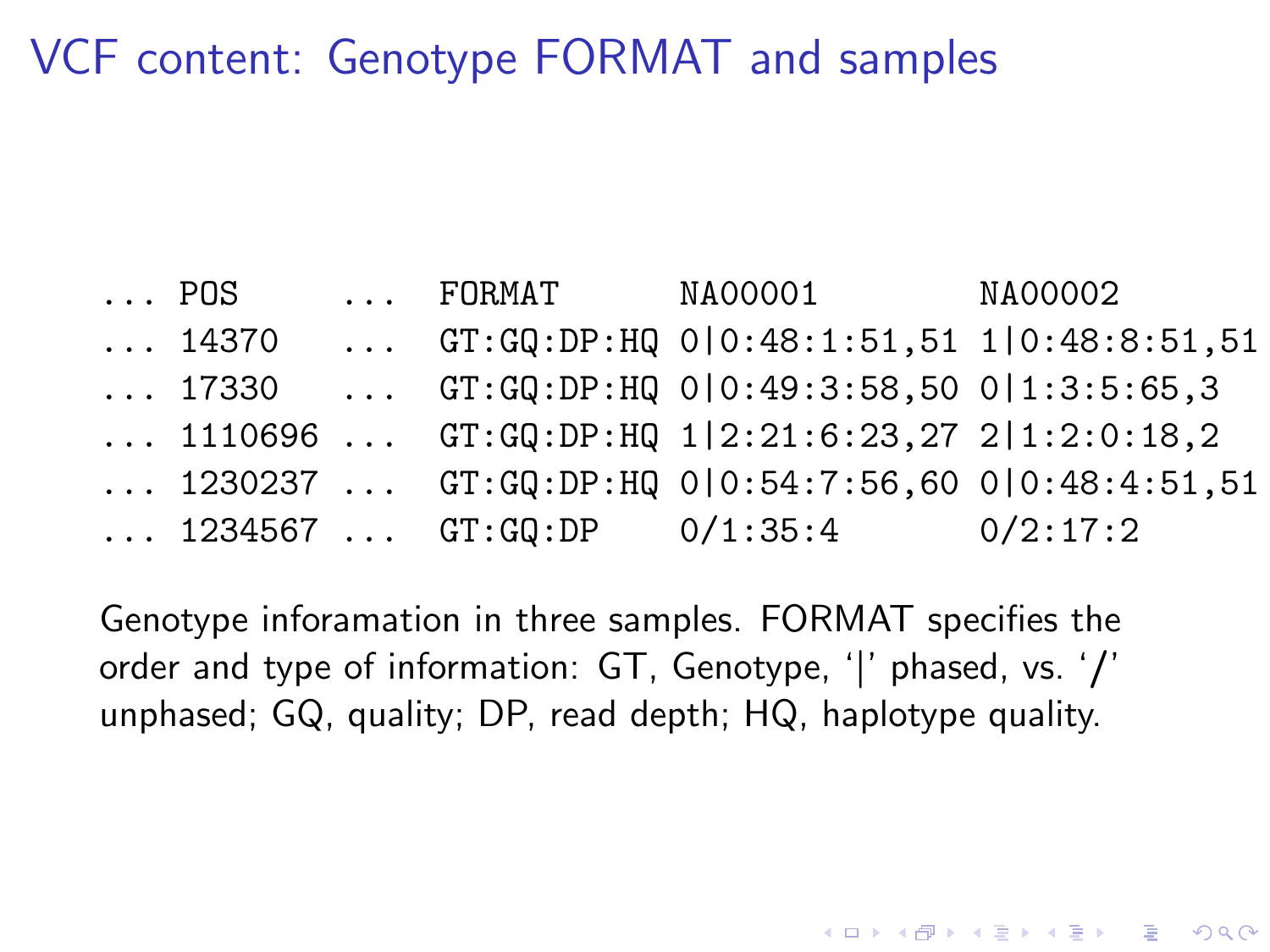## VCF Header

```
##fileformat=VCFv4.2
##fileDate=20090805
##source=myImputationProgramV3.1
##reference=file:///seq/references/1000GenomesPilot-NCBI36.fasta
##contig=<ID=20,length=62435964,assembly=B36,md5=f126cdf8a6e0c7f
##phasing=partial
##INFO=<ID=DP,Number=1,Type=Integer,Description="Total Depth">
##INFO=<ID=AF,Number=A,Type=Float,Description="Allele Frequency">
...
##FILTER=<ID=q10,Description="Quality below 10">
##FILTER=<ID=s50, Description="Less than 50% of samples have data
...
##FORMAT=<ID=GT,Number=1,Type=String,Description="Genotype">
##FORMAT=<ID=GQ,Number=1,Type=Integer,Description="Genotype Qual
```